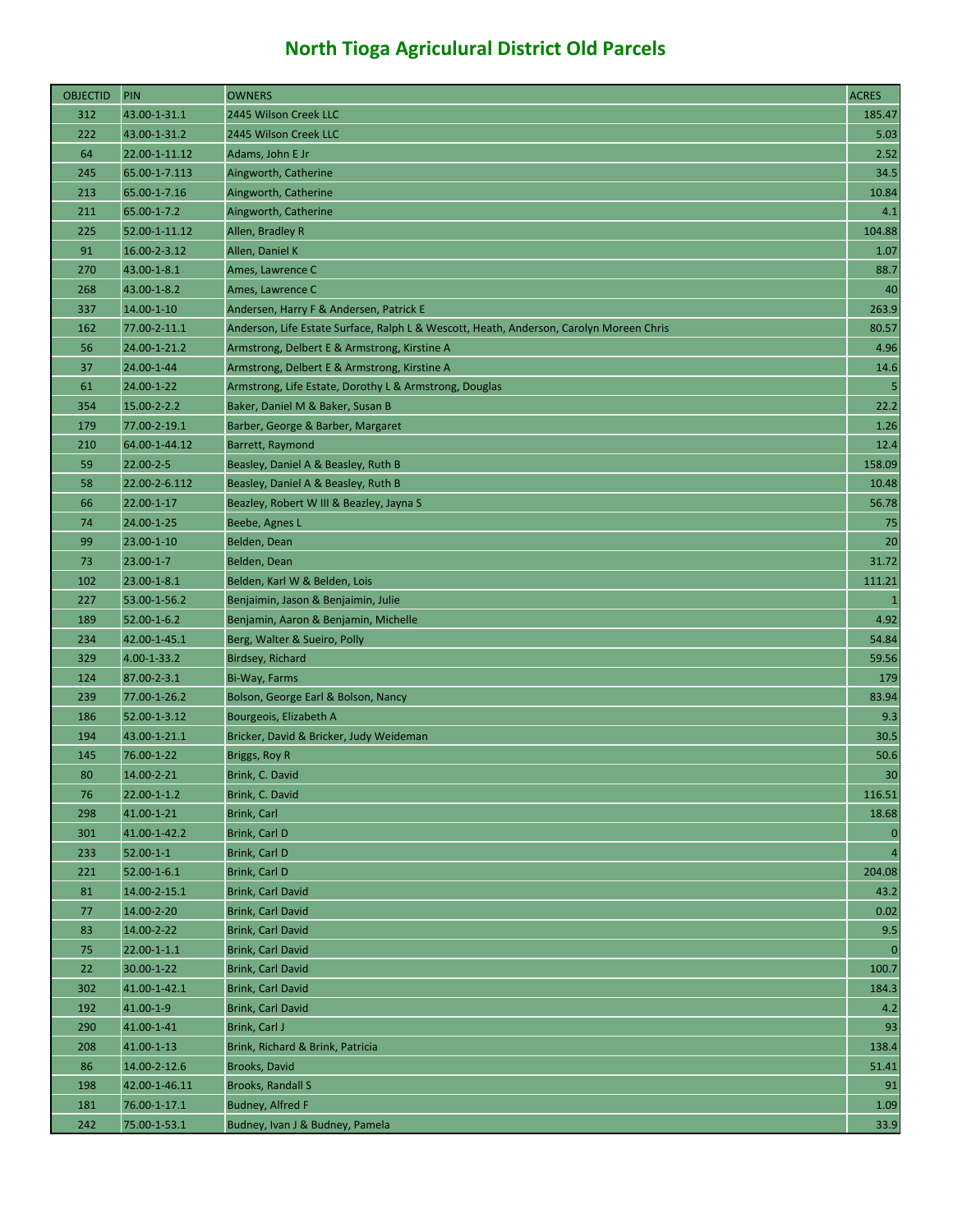| <b>OBJECTID</b> | PIN               | <b>OWNERS</b>                                                                 | <b>ACRES</b>   |
|-----------------|-------------------|-------------------------------------------------------------------------------|----------------|
| 158             | 75.00-1-53.2      | Budney, Tanya & Budney, Nash                                                  | 1.07           |
| 187             | 53.00-1-77        | Campos, Francesco                                                             | 3.78           |
| 177             | 53.00-1-68.1      | Cooley, David M & Cooley, Carol M                                             | 138.5          |
| 197             | 43.00-1-15        | Corson, William                                                               | 170.9          |
| 295             | 43.00-1-16        | Corson, William E Jr                                                          | 95.5           |
| 286             | 44.00-1-55        | Corson, William E Jr                                                          | 195.94         |
| 297             | 44.00-1-56        | Corson, William E Jr                                                          | 47             |
| 287             | 54.00-2-7         | Corson, William E Jr                                                          | 56.57          |
| 195             | 43.00-1-21.2      | Corson, William Jr & Corson, Judith                                           | 90             |
| 89              | 14.00-2-5.1       | Cowulich, Stephen & Valentino, Joann                                          | 17.61          |
| 206             | 43.00-1-22.11     | Creeley, Charles W & Creeely, Michelle                                        | 90.6           |
| 266             | 43.00-1-2.1       | Creeley, Charles W Jr                                                         | 24.72          |
| 303             | 43.00-1-2.2       | Creeley, Charles W Jr                                                         | 28             |
| 226             | 53.00-1-74        | Creeley, Randy L & Creeley, Domonica E                                        | $\overline{0}$ |
| 223             | 53.00-1-75        | Creeley, Randy L & Creeley, Domonica E                                        | $\overline{0}$ |
| 271             | 44.00-1-1.211     | Crisp, William & Clink, Laurie                                                | 2.4            |
| 330             | 15.00-2-6.1       | Crockett, Timothy M & Betty, M                                                | 121.7          |
| 293             | 42.00-1-23.11     | Crossen, Steven W                                                             | 68.2           |
| 292             | 42.00-1-23.2      | Crossen, Steven W                                                             | $\overline{9}$ |
| 173             | 53.00-1-33.11     | Curkendall, Gerald H & Curkendall, David W                                    | 110.7          |
| 105             | $15.00 - 1 - 1$   | Davis, Sheldon & Davis, Beverly J                                             | 191            |
| 325             | 15.00-2-18        | Davis, Sheldon & Davis, Beverly J                                             | 20.9           |
| 104             | 15.00-1-21        | Davis, Sheldon L & Davis, Phillip                                             | 162.8          |
| 110             | 32.00-1-13.111    | Decker, George & Decker, Susan M                                              | 13             |
| 345             | $5.00 - 1 - 42$   | Decker, Michael J                                                             | 60             |
| 137             | 87.00-2-15.2      | Duffek, Christopher & Duffek, Michelle                                        | 82.49          |
| 141             | 74.00-2-13        | Duffy, Gerard F & Duffy, Steven P                                             | 102.1          |
| 127             | 88.00-1-17.122    | Dyer, Gary R                                                                  | 7.54           |
| 126             | 88.00-1-17.14     | Dyer, Gary R                                                                  | 12.62          |
| 257             | 54.00-1-33        | Emery, Norman & Emery, Betty                                                  | 62.7           |
| 267             | 43.00-1-5         | Emery, Norman & Emery, Charlotte                                              | 18             |
| 343             | $6.00 - 1 - 16$   | Engst, Christopher B & Elaine                                                 | 107.6          |
| 170             | 64.00-2-13        | Evans, Scott                                                                  | 32.6           |
| 30              | 23.00-1-22.2      | Fitzgerald, Kevin J                                                           | 3.43           |
| 112             | 22.00-2-13.21     | Fitzgerald, Kevin J & Odd, Tanya L                                            | 18.4           |
| 24              | 32.00-1-15.2      | Flesher, Keith J & Flesher, Sandra L                                          | 5.02           |
| 232             | $53.00 - 1 - 2.1$ | Frederici, Susan A                                                            | 14             |
| 115             | 22.00-2-13.111    | Gaccione, Salvatore                                                           | 74.92          |
| 209             | 76.00-1-1.1       | Gardner, Kurt & Gardner, Diane                                                | 19.8           |
| 243             | 65.00-1-38.1      | Gardner, Kurt L                                                               | 12.2           |
| 200             | 65.00-1-39.14     | Gardner, Kurt L                                                               | 32.2           |
| 53              | 23.00-3-2         | Gardner, Linda J & Gardner, Jerry                                             | 14             |
| 230             | 52.00-1-3.11      | Gillow, Albert & Gillow, Florence                                             | 90.27          |
| 355             | 8.00-1-24.2       | Glezen, Melissa                                                               | 2.29           |
| 333             | $10.00 - 1 - 14$  | Glos, Michael A & Karma                                                       | 96.26          |
| 296             | 77.00-2-19.2      | Grace, Ronald G & Grace, Lori M                                               | 4.28           |
| 160             | 77.00-2-20        | Grace, Ronald G & Grace, Lori M                                               | 2.13           |
| 212             | 77.00-1-38        | Grassi, Jennifer &                                                            | $\overline{0}$ |
| $\overline{3}$  | 41.00-3-8         | Gregrow, Jeffrey & Gregrow, David W                                           | 90.2           |
| 207             | $41.00 - 1 - 1$   | Gregrow, Jeffrey R                                                            | 12.5           |
| 134             | 85.00-3-3.2       | Gunther, Francis D & Gunther, Karen L                                         | 129            |
| 272             | 43.00-1-14        | Gwardyak, as Custodian, George & Lauren G Gwardyak, Minors, Noah J Gwardyak & | 170.53         |
| 273             | 44.00-1-1.23      | Gwardyak, as Custodian, George & Lauren G Gwardyak, Minors, Noah J Gwardyak & | 69.8           |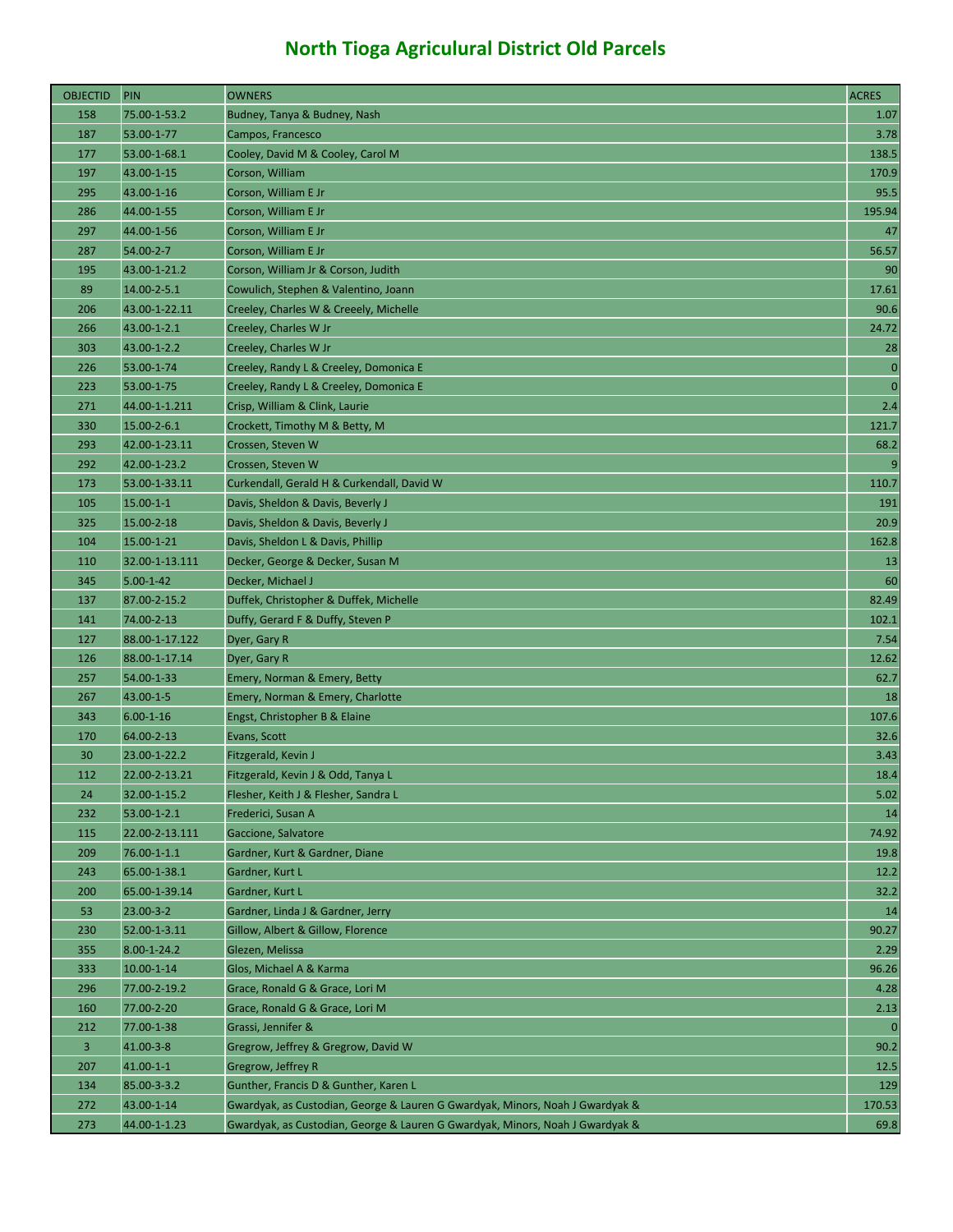| <b>OBJECTID</b> | <b>PIN</b>        | <b>OWNERS</b>                                                                 | <b>ACRES</b> |
|-----------------|-------------------|-------------------------------------------------------------------------------|--------------|
| 205             | 44.00-1-57.21     | Gwardyak, as Custodian, George & Lauren G Gwardyak, Minors, Noah J Gwardyak & | 81.14        |
| 204             | 44.00-1-57.221    | Gwardyak, Tim & Gwardyk, Adam                                                 | 19.26        |
| 341             | $11.00 - 2 - 7$   | Harrington, Richard E                                                         | 147.21       |
| 313             | $7.00 - 1 - 17.1$ | Harris, Michael J & Harris, Shina J                                           | 3.94         |
| 12              | $31.00 - 2 - 1.1$ | Hartwig, Ronald C & Hartwig, Catherine                                        | 191.41       |
| 26              | 31.00-2-1.2       | Hartwig, Stephen M & Hartwig, Ronald                                          | 9.9          |
| 310             | 55.00-1-10.12     | Harvey, Jason L                                                               | 21.28        |
| 261             | 55.00-1-9.2       | Harvey, Jason L                                                               | 36.05        |
| 305             | 66.00-1-79        | Harvey, Jason L                                                               | 20.98        |
| 317             | $8.00 - 1 - 20$   | Hayes, Charles H III                                                          | 208.3        |
| 321             | $8.00 - 1 - 24.1$ | Hayes, Charles H III                                                          | 91.62        |
| 349             | $8.00 - 1 - 23.2$ | Hayes, John C                                                                 | 64.9         |
| 340             | 12.00-1-9         | Hayes, Wyona & Hayes, Charles H III                                           | 170          |
| 111             | 14.00-2-4.212     | Head, Aaron                                                                   | 3            |
| 90              | 14.00-2-25        | Head, Amanda M                                                                | 10           |
| 151             | 63.00-2-8.1       | Hellman, Andrew P                                                             | 128.3        |
| 152             | 63.00-2-9.2       | Hellman, Margaret L                                                           | 193.5        |
| 259             | 52.00-1-13        | Hellman, Martin & Hellman, Margaret                                           | 120.63       |
| 244             | 63.00-2-20        | Hellman, Martin & Hellman, Margaret                                           | 12.2         |
| 248             | 63.00-2-22        | Hellman, Martin & Hellman, Margaret                                           | 3.27         |
| 153             | 63.00-2-7         | Hellman, Martin & Hellman, Margaret                                           | 56           |
| 249             | 63.00-2-23        | Hellman, Martin & Hellman, Marguerite                                         | 254          |
| 246             | 63.00-2-19        | Hellman, Martin J & Hellman, Marguerite                                       | 267.6        |
| 274             | 64.00-2-12.1      | Herrala, Kelvin L                                                             | 68.42        |
| 306             | 75.00-1-38.2      | Hillar, Donald & Johnson, Kieth                                               | $\mathbf{0}$ |
| 253             | 53.00-1-56.12     | Hilliar, Donald & Hilliar, Dorothy                                            | 1.03         |
| 252             | 53.00-1-56.13     | Hilliar, Donald & Hilliar, Dorothy                                            | $\mathbf{1}$ |
| 109             | 22.00-2-9.12      | Hilliar, Donald & Hilliar, Dorothy L                                          | 2.24         |
| 307             | 75.00-1-38.3      | Hilliar, Donald & Johnson, Keith                                              | $\mathbf 0$  |
| 88              | 15.00-1-16.211    | Hillis, Jonathan M & Hillis, Kylee J                                          | 59.82        |
| 148             | 75.00-1-12.1      | Hines, Wesley & Hines, Sarah                                                  | 13.85        |
| 133             | 75.00-1-16.1      | Hines, Wesley & Hines, Sarah                                                  | 10.95        |
| 103             | 15.00-1-13.2      | Hinkle, Jimmie S Sr                                                           | 50.8         |
| 344             | $5.00 - 1 - 39$   | Hoffman, Phyllis Rae                                                          | 117.34       |
| 320             | $7.00 - 1 - 19$   | Holcomb, Roberta L & Micha, Jessica L                                         | 62.77        |
| 319             | $7.00 - 1 - 20.1$ | Holcomb, Roberta L & Micha, Jessica L                                         | 110          |
| 309             | 52.00-1-5.2       | Holden, Joshua D                                                              | 2.16         |
| 280             | 41.00-1-32.1      | Hollenbeck, Chad W & Davidson, Ginger A                                       | 33.79        |
| 284             | 41.00-1-35.11     | Hollenbeck, Chad W & Davidson, Ginger A                                       | 18.2         |
| 117             | 22.00-2-13.112    | Holt, William & Marion J                                                      | 10.19        |
| 116             | 22.00-2-13.113    | Holt, William J & Holt, Marion E                                              | 12.5         |
| 13              | 31.00-2-9.11      | Homa, Michael & Homa, Christine                                               | 107.17       |
| 288             | 44.00-1-29.14     | Hoskins, Adam                                                                 | 21.42        |
| 169             | 74.00-2-20        | HURLEY, HARVEY & HURLEY, A. SHERRY                                            | 14           |
| 125             | 74.00-2-21.2      | Hurley, Harvey & Hurley, A. Sherry                                            | 5.03         |
| 146             | 74.00-2-21.11     | Hurley, Harvey & Hurley, Sherry                                               | 409.36       |
| 143             | 74.00-2-21.12     | Hurley, Harvey & Hurley, Sherry                                               | 48.36        |
| 120             | 85.00-3-3.3       | Hurley, Harvey & Hurley, Sherry                                               | 42.5         |
| 113             | 22.00-2-13.12     | James Leigh Jr, Life Estate, Carol Leigh & & Dennis J Leigh, Andrew G Leigh   | 7.8          |
| 122             | 44.00-1-31.131    | Jensen, David C & Jensen, Lisa M                                              | 8.06         |
| 121             | 44.00-1-31.132    | Jensen, Donald F & Jensen, Ellen Et Al                                        | 11.5         |
| 282             | 44.00-1-31.133    | Jensen, Donald F & Jensen, Ellen Et Al                                        | 51.5         |
| 256             | 53.00-1-9         | Jerkes, Michael & Jerkes, Karen                                               | $\mathbf{0}$ |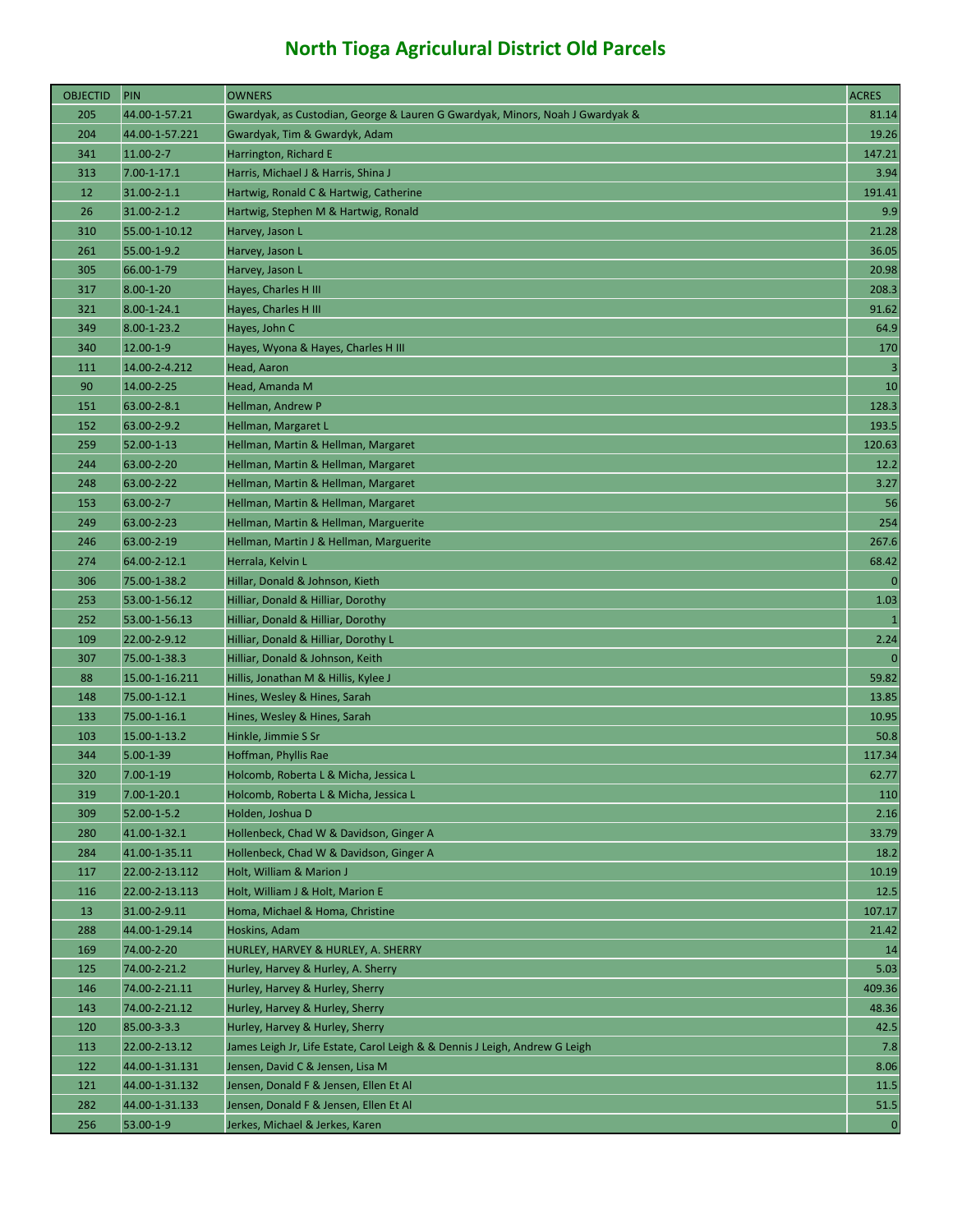| <b>OBJECTID</b> | PIN                                  | <b>OWNERS</b>                                                    | <b>ACRES</b>                                            |
|-----------------|--------------------------------------|------------------------------------------------------------------|---------------------------------------------------------|
| 118             | 15.00-1-16.212                       | Jerome, Ron A                                                    | 8.79                                                    |
| 65              | 22.00-1-11.112                       | Jester, Christopher                                              | 2.28                                                    |
| 87              | 14.00-2-13                           | Jewett, Jacqueline M                                             | 164.8                                                   |
| 92              | 14.00-2-9                            | Jewett, Jacqueline M                                             | 24.5                                                    |
| 323             | 14.00-1-14                           | Jewett, John E & Jacqueline, M                                   | 37.5                                                    |
| 322             | 14.00-1-15                           | Jewett, John E & Jacqueline, M                                   | 48.9                                                    |
| 130             | 85.00-3-11                           | <b>JNHPBH Farm, LLC</b>                                          | 94                                                      |
| 131             | 85.00-3-12.1                         | <b>JNHPBH Farm, LLC</b>                                          | 72                                                      |
| 185             | 44.00-1-57.222                       | Johnson, Patricia M & Johnson, Fay W                             | $\overline{2}$                                          |
| 32              | 30.00-1-26.2                         | Jordan, Shawn D & Jenson, Rebecca L                              | 8.82                                                    |
| 129             | 86.00-1-30.1                         | Judski, Mary                                                     | 114.75                                                  |
| 176             | 53.00-1-69                           | Katchuk, Richard F                                               | 203.15                                                  |
| 178             | 53.00-1-71                           | Katchuk, Richard F                                               | 40                                                      |
| 190             | 41.00-1-23.2                         | Kay McGraw, Life Use, Andrew Lewis Trustee & McGraw Irrev. Trust | 120                                                     |
| 311             | 55.00-1-10.11                        | Kellam, Clifford Retha & Kellam, Joyce Bob                       | 91.45                                                   |
| 262             | 55.00-1-9.1                          | Kellam, Joyce & Kellam, Robert                                   | 153.05                                                  |
| 269             | 86.00-1-20.12                        | Kelly, Kim L                                                     | 0.24                                                    |
| 41              | $31.00 - 1 - 8$                      | Kelly, Steven E                                                  | 20.77                                                   |
| 279             | 41.00-1-32.2                         | Kiechle, Frederick G & Kiechle, Marcia B                         | 26.85                                                   |
| 285             | 41.00-1-35.12                        | Kiechle, Frederick G & Kiechle, Marcia B                         | 17.5                                                    |
| 316             | 12.00-1-2.2                          | Kipp, Rodney E & Kipp, Barbara E                                 | 55.22                                                   |
| 11              | 30.00-1-18.12                        | Knapp, Albert F                                                  | 162.1                                                   |
| 258             | 53.00-1-1.11                         | Kobylarz, Walter M Sr & Kobylarz, Nancy E                        | 56.88                                                   |
| 18              | 44.00-2-3                            | Koroluck, Larry G                                                | 1.5                                                     |
| 27              | 32.00-1-15.1                         | Koroluck, Larry G & Koroluck, Constance                          | 69.98                                                   |
| 20              | 44.00-2-2                            | Koroluck, Larry G & Koroluck, Constance                          | 65.04                                                   |
|                 |                                      |                                                                  |                                                         |
| 21              | 44.00-2-4.2                          | Koroluck, Larry G & Koroluck, Constance                          | 64.3                                                    |
| 237             | 44.00-1-1.212                        | Kouf, Michael C                                                  |                                                         |
| 9               | 31.00-2-2.12                         | Kuhlman, Kurt & Brownell, Daniel                                 |                                                         |
| $\overline{7}$  | 31.00-2-19.2                         | Kuhlman, Kurt M & Brownell, Daniel                               |                                                         |
| 107             | 31.00-2-2.113                        | Kuhlman, Kurt M & Brownell, Daniel                               | 121.4                                                   |
| 182             | 76.00-1-17.2                         | Kuzia, Robert S & Boyll-Kuzia, Edris                             |                                                         |
| 150             | 75.00-1-38.1                         | Kwiatkowski, Paul H                                              |                                                         |
| 315             | 11.00-1-21                           | Lacey, Gerald C & Jean, W                                        | 62.1                                                    |
| 188             | 53.00-1-76                           | Lanning, David                                                   |                                                         |
| 357             | 75.06-1-13                           | Lawton, Merle                                                    | 169.8<br>3.66<br>117.77<br>75<br>101.8<br>113.23<br>4.5 |
| 247             | 63.00-2-13                           | Lawton, Merle C                                                  |                                                         |
| 168             | 64.00-1-34                           | Lawton, Merle C                                                  | 34.7                                                    |
| 240             | 75.00-1-1                            | Lawton, Merle C                                                  | 47<br>62.3                                              |
| 236             | 75.00-1-42.2                         | Lawton, Timothy C                                                | 50.8                                                    |
| 356             | 75.06-1-12                           | Lawton, Timothy C                                                | 6.9                                                     |
| 358             | 75.06-1-3.2                          | Lawton, Timothy C                                                | 8.68                                                    |
| 155             | 75.00-1-54.1                         | <b>LBK Properties LLC</b>                                        | 28.34                                                   |
| 184             | 75.00-1-54.21                        | <b>LBK Properties LLC</b>                                        | 1.99                                                    |
| 335             | $16.00 - 1 - 9.1$                    | Leonard, Max & Leonard, Matthew                                  | 153.7                                                   |
| 71              | 24.00-1-23                           | LEONARD, MAX & LEONARD, WILLIAM                                  | 119.4                                                   |
| 60              | 24.00-1-29.1                         | LEONARD, MAX & LEONARD, WILLIAM                                  | 62.7                                                    |
| 231             | 53.00-1-1.15                         | Lewis, Andrew & Lewis, Kathleen E                                | 57.93                                                   |
| 218             | 53.00-1-1.18                         | Lewis, Andrew C                                                  | 7.01                                                    |
| 216             | 53.00-1-1.13                         | Lewis, Andrew C & Lewis, Kathleen E                              | 12.9                                                    |
| 217             | 53.00-1-1.14                         | Lewis, Vicki                                                     | 17.11                                                   |
| 219<br>318      | $53.00 - 1 - 1.2$<br>$7.00 - 1 - 27$ | Lewis, Vicki K<br>Liddington, Donald R                           | 8.9<br>24                                               |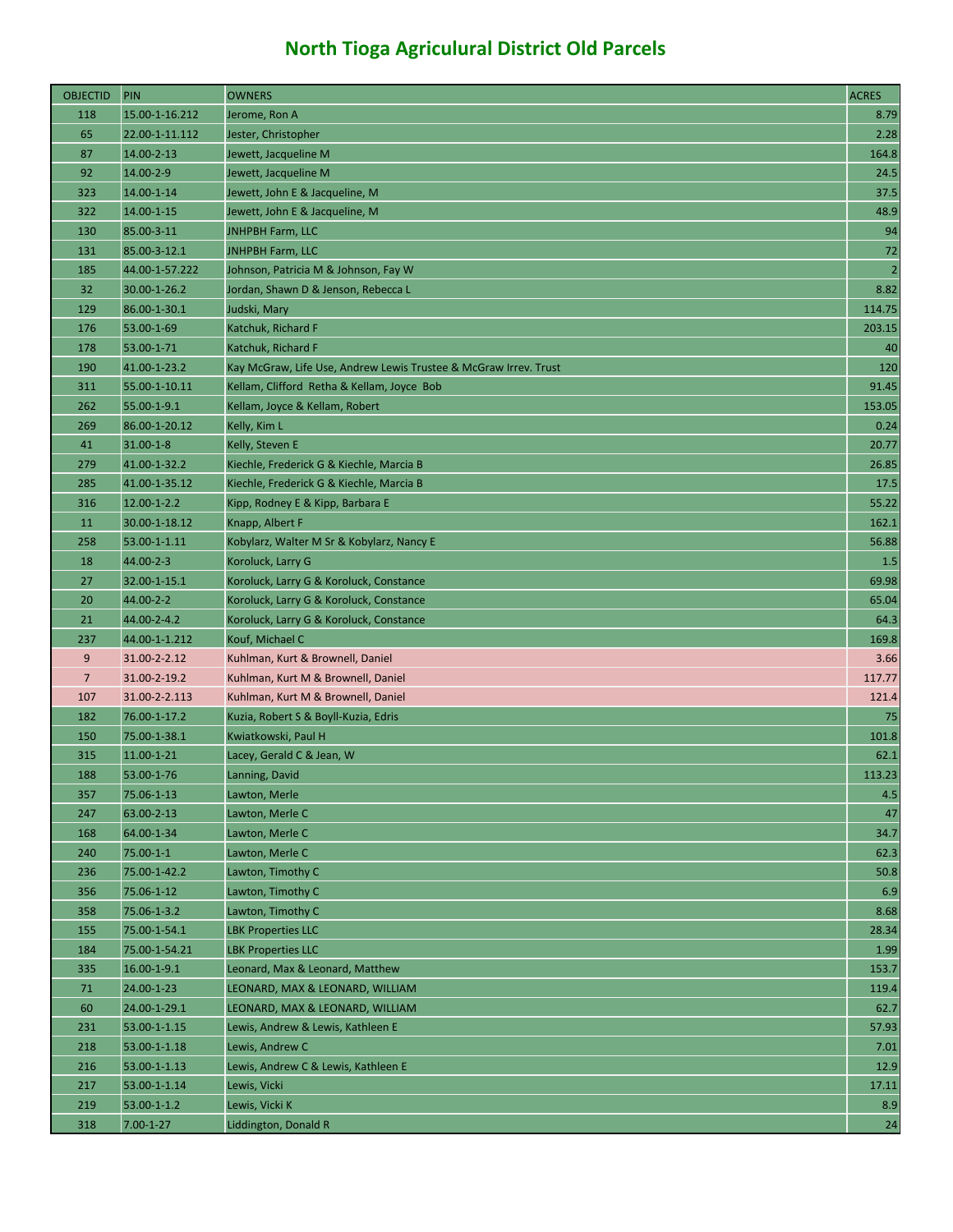| <b>OBJECTID</b> | <b>PIN</b>      | <b>OWNERS</b>                                                    | <b>ACRES</b>   |
|-----------------|-----------------|------------------------------------------------------------------|----------------|
| 8               | 33.00-1-11.11   | Lillis, Bradly Scott                                             | 3.65           |
| 142             | 87.00-2-1       | Lindsey, Bruce                                                   | 99.4           |
| 139             | 87.00-2-20.18   | Lindsey, Howard and Claudia & Lindsey, Bruce                     | 15             |
| 136             | 87.00-2-20.192  | Lindsey, Howard and Claudia & Lindsey, Bruce                     | 1.4            |
| 276             | 42.00-1-25.1    | Lindsley, Gerald                                                 | 34.56          |
| 31              | 30.00-1-26.1    | Luszczek, Christopher & Luszczek, Deborah                        | 10.9           |
| 50              | 22.00-2-18.6    | Luszczek, Christopher L & Luszczek, Deborah                      | 23.37          |
| 42              | 30.00-1-13      | Luszczek, Christopher L & Luszczek, Deborah                      | 326            |
| 63              | 22.00-2-11      | Luszczek, Christopher L & Luszczek, Deborah L                    | 106.5          |
| 51              | 22.00-2-20      | Luszczek, Christopher L & Luszczek, Deborah L                    | 50.3           |
| 62              | 22.00-2-9.11    | Luszczek, Christorher L & Luszczek, Deborah L                    | 112.56         |
| 241             | 75.00-1-48.12   | Marsh, Jerald L & Marsh, Sara                                    | 50             |
| 19              | 43.00-2-5       | Marzolino, Anthony & Marzolino, Susan                            | 113.2          |
| 15              | 43.00-2-8       | Marzolino, Anthony & Marzolino, Susan                            | 140            |
| $\overline{4}$  | 43.00-2-9       | Marzolino, Anthony & Marzolino, Susan                            | 13             |
| 79              | 15.00-1-14      | Mattrazzo, Martel & Mattrazzo, Natalie                           | 43.89          |
| 44              | 30.00-1-15.1    | Maxian, Mark & Maxian, Candace                                   | 50.6           |
| 36              | 22.00-2-23.2    | Maynard, Robert                                                  | 9.8            |
| 174             | 54.00-1-25      | Mc Lain, Harry A & Mc Lain, Susan J                              | 100            |
| 229             | 52.00-1-5.1     | McGraw Irrev. Trust & Kay McGraw, Life Use, Andrew Lewis Trustee | 113.94         |
| 14              | 43.00-2-7       | Mckitrick, Gary & Winkler, Christina                             | 149.5          |
| 289             | 42.00-1-39      | <b>Messersmith, Robert</b>                                       | 58.93          |
| 300             | 41.00-1-20.1    | Mikels, Robert                                                   | 80.64          |
| 175             | 54.00-1-27.2    | Miles, Ronald N & Miles, Carol I                                 | 79.59          |
| 29              | 22.00-2-13.22   | Miller, Gary S                                                   | 2.29           |
| 100             | 23.00-1-22.1    | Miller, Gary Stephen J & Miller, Frances                         | 56.78          |
| 238             | 75.00-1-3.21    | Moose, Ronald D & Moose, Lorraine                                | 97.5           |
| 191             | 75.00-1-3.22    | Moose, Ronald D & Moose, Lorraine A                              | $\overline{5}$ |
| 220             | 54.00-1-32.12   | Morgan, Loretta & Morgan, Robert E                               | 242.8          |
| 228             | 54.00-1-32.11   | Morgan, Loretta L                                                | 5.21           |
| 304             | 42.00-1-3.12    | Nagerl, Andrew J                                                 | 64.5           |
| $6\phantom{1}6$ | 42.00-2-11.2    | Nagerl, Andrew J                                                 | 162            |
| 157             | 77.00-2-14      | Needham, Daniel & Needham, Sally                                 | 77.9           |
| 254             | 52.00-1-10      | Neuwerk, John D & Neuwerk, Nancy L                               | 105            |
| 255             | $52.00 - 1 - 8$ | Neuwerk, Nancy & Neuwerk, Agreement                              | 3.2            |
| 342             | 11.00-1-12.2    | <b>New York State DEC</b>                                        | 0.19           |
| 172             | 54.00-2-45      | O'Brien, T. Byrne & O'Brien, Karen E                             | 97.91          |
| 114             | 14.00-2-24      | O'Connor, Brandon Ryan                                           | 3.7            |
| 70              | 24.00-1-28.1    | Olcott, Paul A & Olcott, Carol A                                 | 66.9           |
| 350             | 11.00-1-12.1    | Paisley, Jeanne R & Paisley Trust                                | 128.14         |
| 96              | 42.00-2-15      | Partridge, Kenneth S & Partridge, Kathy L                        | 21.5           |
| 183             | 53.00-1-2.2     | Penatello, John M                                                | 3.43           |
| 348             | $7.00 - 1 - 11$ | Peppin, Beverly & Holcomb, Charlie H                             | 256.6          |
| 156             | 74.00-2-9.2     | Persson, Gustav R & Fidurski, Reda E                             | 97.7           |
| 48              | 32.00-1-11.1    | Pineview Farm Limited & Partnership                              | 102.21         |
| 43              | 32.00-1-12      | Pineview Farm Limited & Partnership                              | 163.19         |
| 352             | 15.00-2-15.2    | Poirier, Benjamin                                                | $\overline{2}$ |
| 281             | 42.00-1-24      | Popp, Michael                                                    | 24.38          |
| 57              | 24.00-1-6.7     | Price, Robert L Jr & Price, Brenda                               | 115.89         |
| 180             | 88.00-1-10.1    | Quick, Floyd & Quick, Flora                                      | 68.98          |
| 326             | 14.00-1-12      | Rabenstein, Robert C                                             | 57.4           |
| 84              | 14.00-2-10      | Rabenstein, Robert C                                             | 96.08          |
| 265             | 43.00-1-35.1    | Rappolt, Raymond C & Rappolt, Phyllis                            | 124.7          |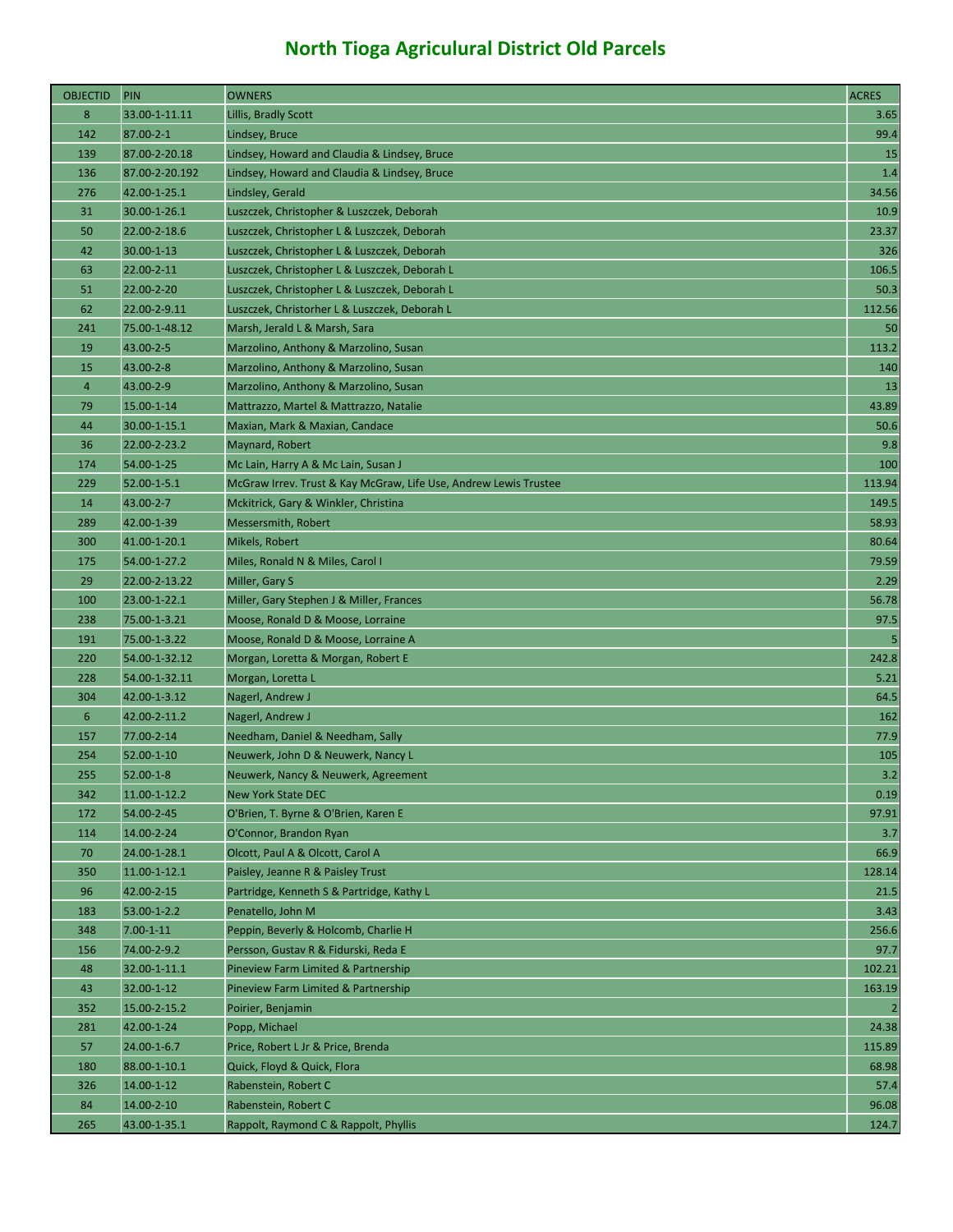| <b>OBJECTID</b> | PIN               | <b>OWNERS</b>                                                                             | <b>ACRES</b>    |
|-----------------|-------------------|-------------------------------------------------------------------------------------------|-----------------|
| 128             | 87.00-2-15.1      | <b>RDVB Partnership</b>                                                                   | 30              |
| 23              | 32.00-1-38.14     | Reddy, James E & Reddy, Nancy R                                                           | 34.34           |
| 201             | 77.00-1-4.111     | Riechers, Brian & Riechers, Irene                                                         | 21.4            |
| 203             | 66.00-1-39        | Riechers, Brian R & Riechers, Irene S                                                     | 10.1            |
| 199             | 77.00-1-6.1       | Riechers, Brian R & Riechers, Irene S                                                     | 60.11           |
| 34              | 32.00-1-13.112    | <b>Rogue Wave Holdings LLC</b>                                                            | 127.87          |
| 94              | 22.00-2-6.111     | Romano, Catherine                                                                         | 1.28            |
| 327             | 15.00-2-15.1      | Root, Robert E & Beverly, J                                                               | 79.68           |
| 308             | 52.00-1-11.11     | Rosenberger, Jerald & Rosenberger, Nancy                                                  | 2.06            |
| 353             | $15.00 - 2 - 2.1$ | Rowley, John D & Rowley, Alice B                                                          | 47.8            |
| 334             | 15.00-2-5.11      | Ryan, Vernon C                                                                            | 230.52          |
| 347             | 15.00-2-5.12      | Ryan, Vernon C & Ryan, Lisa A                                                             | 3.64            |
| 5               | 44.00-2-7.2       | Salak, Nicholas G                                                                         | 99.99           |
| 17              | 44.00-2-5         | Salak, Nicholas G & Salak, David A                                                        | 140.19          |
| 164             | 76.00-1-10.45     | Salamida, Dominick                                                                        | 28.85           |
| 163             | 76.00-1-10.2      | Salamida, Dominick J & Salamida, Joyce E                                                  | 20.02           |
| 52              | 33.00-1-11.12     | Scales, George M & Scales, Lori A                                                         | 119.2           |
| 332             | $11.00 - 2 - 8$   | Scarinzi, Elizabeth & Scarinzi, Daniel                                                    | 148.6           |
| 167             | 75.00-1-48.11     | Settle, Richard C Jr & Settle, Maryanne                                                   | 120.9           |
| 132             | 86.00-1-23.2      | Seymour, John                                                                             | 87.2            |
| 25              | 32.00-1-32.1      | Sharp, Roger & Hobbie, Lorraine                                                           | 86.8            |
| 38              | $23.15 - 1 - 1.1$ | Sharp, Roger D                                                                            | 26.3            |
| 149             | 76.00-1-18.1      | Sheiman, Elaina, Pastalan, Greg & Pastalan, John as Trustee, Theodore E.Pastalan          | 62              |
| 193             | 41.00-1-7         | Sherry, Benjamin                                                                          | $\overline{0}$  |
| 123             | 77.00-2-2.11      | Sherwood, Brian & Sherwood, Michelle                                                      | 51.6            |
| 277             | 42.00-1-25.2      | Siemens, James Burt & Siemens, Stephanie                                                  | 1.44            |
| 314             | $7.00 - 1 - 17.3$ | Smith, Daniel & Smith, Carlton                                                            | 50.03           |
| 275             | 52.00-1-18        | Smith, Ron                                                                                | 12.07           |
| 159             | 76.00-1-13.1      | Snapp, Carlton D & Snapp, Christina M                                                     | 74.97           |
| 291             | 42.00-1-23.12     | Sparks, Douglas J & Sparks, Jacqueline                                                    | 90 <sub>0</sub> |
| 154             | 65.00-1-1         | Starpoli, Fedele                                                                          | 359.15          |
| 40              | 33.00-1-6         | Steenrod, Robert W & Steenrod, Andrew S                                                   | 136.19          |
| 10              | 33.00-1-13        | Stevens, Gary                                                                             | 1.5             |
| 264             | 42.00-1-13        | Stevens, Gary A                                                                           | 90.36           |
| $\overline{2}$  | 43.00-2-17        | Stevens, Gary A                                                                           | 3.3             |
| 108             | 31.00-2-9.12      | Stickel, Robert P & Bassman, Jennifer L                                                   | 15              |
| 68              | $23.00 - 1 - 5$   | Stieglitz, Charles & Stieglitz, Elizabeth                                                 | 32              |
| 69              | $23.00 - 1 - 6$   | Stieglitz, Charles & Stieglitz, Elizabeth                                                 | 21              |
| 278             | 42.00-1-26        | Stoughton, Timothy & Stoughton, Debra                                                     | 72.8            |
| 97              | 31.00-1-23        | Strasser, Frank X & Strasser, Patricia V                                                  | 299             |
| 338             | 11.00-1-52        | <b>Stuhlmiller Farms Inc</b>                                                              | 18.99           |
| 324             | 15.00-2-14        | <b>Stuhlmiller Farms Inc</b>                                                              | 45.9            |
| 339             | 15.00-2-22        | <b>Stuhlmiller Farms Inc</b>                                                              | 9.13            |
| 351             | 11.00-1-32        | Stuhlmiller, Robert & Stuhlmiller Farms Inc                                               | 260.11          |
| 106             | 31.00-2-2.111     | Swaney, George A & Swaney, April                                                          | 42.57           |
| 16              | 31.00-2-9.2       | Sweet, Patricia G & Sweet, Megan                                                          | 1.03            |
| 235             | 74.00-2-3         | Swift, Kelly & Swift, Margaret                                                            | 149.88          |
| 166             | 63.00-2-18        | Swift, Kelly F & Swift, Margaret A                                                        | 75              |
| 260             | 66.00-1-53        | Szadkowski, Zenon & Szadkowski, Helen                                                     | 31.83           |
| 171             | 86.00-1-20.11     | Taylor, Jane C                                                                            | 39.24           |
| 165             | 76.00-1-11.1      | Theodore E Pastalan Trust, Greg Pastalan & John Pastalan, as Trustees, Elaina Sheiman and | 96.8            |
| 140             | 88.00-1-3.41      | Thompson, Matthew L                                                                       | 37.13           |
| 138             | 88.00-1-7.1       | Toton, David J                                                                            | 10.73           |